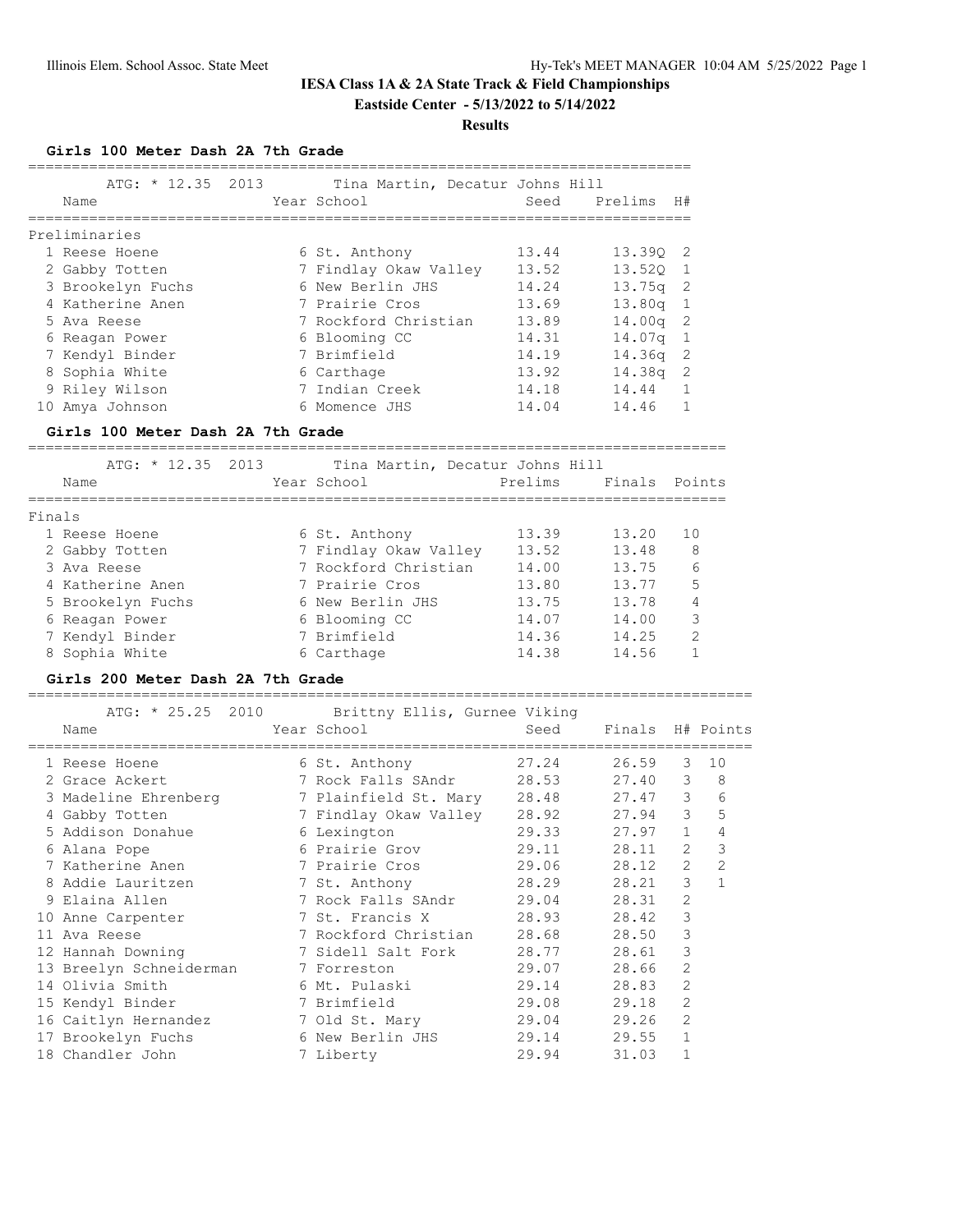#### **Results**

**Girls 400 Meter Dash 2A 7th Grade**

| ATG: * 56.82 2015<br>Name | Raven Moore, Springfield Franklin<br>Year School | Seed                | Finals H# Points |                |                |
|---------------------------|--------------------------------------------------|---------------------|------------------|----------------|----------------|
|                           |                                                  |                     |                  |                |                |
| 1 Lilyan Sizemore         | 7 Gibson City GCMS 1:05.20                       |                     | 1:03.25          | 3              | 10             |
| 2 Aubrey Denning          | 7 St. Anthony 1:05.88 1:03.62                    |                     |                  | 3              | 8              |
| 3 Maddie Althaus          | 7 Amboy                                          | $1:04.19$ $1:04.28$ |                  | $\mathcal{E}$  | 6              |
| 4 Addie Maddox            | 6 Blessed Sacr 1:06.64                           |                     | 1:04.92          | 3              | 5              |
| 5 Cate Crowley            | 6 Old St. Mary                                   | 1:07.64             | 1:05.39          | $\overline{2}$ | 4              |
| 6 Mya Friese              | 7 Stewardson-S 1:05.99                           |                     | 1:05.92          | 3              | 3              |
| 7 Caty Minton             | 7 Normal Metcalf 1:06.27                         |                     | 1:06.12          | 3              | $\overline{2}$ |
| 8 Maggie Jablonski        | 6 Fox River Grove 1:09.02                        |                     | 1:06.22          | $\mathbf{1}$   | $\mathbf{1}$   |
| 9 Kendra Hayes            | 7 Stewardson-S 1:07.49                           |                     | 1:06.31          | $\overline{2}$ |                |
| 10 Allison Emm            | 7 Blooming CC                                    | 1:07.46             | 1:06.82          | $\overline{2}$ |                |
| 11 Andi Mixer             | 7 Liberty                                        | 1:07.12             | 1:06.85          | 2              |                |
| 12 Ell Law                | 7 West Carroll 1:07.69                           |                     | 1:07.03          | 2              |                |
| 13 Brooklyn Smith         | 7 Rock Falls SAndr 1:07.84                       |                     | 1:07.20          | $\mathbf{1}$   |                |
| 14 Rianna Foster          | 7 Peoria Heights GS                              | 1:06.06             | 1:07.47          | 3              |                |
| 15 Ella Helms             | 7 Brimfield                                      | 1:06.27             | 1:07.84          | 3              |                |
| 16 Madison Curless        | 7 Havana                                         | 1:07.74             | 1:09.07          | 2              |                |
| 17 Delaney Boucher        | 7 Dwight                                         | 1:10.41             | 1:09.18          |                |                |

#### **Girls 800 Meter Run 2A 7th Grade**

 ATG: \* 2:16.24 2018 Katrina Schlenker, Batavia Rotolo Name Year School Seed Finals Points ================================================================================ 1 Morgan Coker 7 Georgetowne 2:37.31 2:23.41 10 2 Edie Wittenberg 6 Stewardson-S 2:36.15 2:24.61 8 3 Ali Londrigan 7 Blessed Sacr 2:29.14 2:24.76 6 4 Mikayla Chambers 7 Dwight 2:39.39 2:29.20 5 5 Berrit Shure 5 St. Benedict 2:35.94 2:29.47 4 6 Mya Hill 6 Brimfield 2:41.38 2:32.18 3 7 Allison Leonard 7 Old St. Mary 2:39.14 2:32.95 2 8 Reagan Kuenstler 6 Altamont 2:35.91 2:33.22 1 9 Sarah Link 7 Prophetstown PLT 2:34.64 2:34.45 10 Emily McPherson 7 Prairie Grov 2:40.64 2:37.74 11 Adrienne Koester 7 Teutopolis 2:39.74 2:37.82 12 Claire Kluesner 7 St. Matthew 2:40.47 2:44.89 13 Claire Obert 7 Liberty 2:45.00 2:47.29

================================================================================

#### **Girls 1600 Meter Run 2A 7th Grade**

================================================================================

| ATG: * 4:59.57 2018          | Katrina Schlenker, Batavia Rotolo |         |         |                |
|------------------------------|-----------------------------------|---------|---------|----------------|
| Name                         | Year School                       | Seed    | Finals  | Points         |
|                              |                                   | 6:03.38 | 5:28.70 | 10             |
| 1 Morgan Coker<br>2 Mya Hill | 7 Georgetowne<br>6 Brimfield      | 5:35.18 | 5:37.83 | 8              |
| 3 Abby Radich                | 6 St. Benedict                    | 5:54.84 | 5:41.99 | 6              |
| 4 Ali Londrigan              | 7 Blessed Sacr                    | 5:35.14 | 5:42.89 | 5              |
| 5 Emily McPherson            | 7 Prairie Grov                    | 5:47.49 | 5:45.02 | 4              |
| 6 Mikayla Chambers           | 7 Dwight                          | 5:48.47 | 5:49.70 | 3              |
| 7 Allison Leonard            | 7 Old St. Mary                    | 5:47.44 | 5:55.27 | $\mathfrak{D}$ |
| 8 Rose Cosme                 | 7 St. Michael                     | 5:55.54 | 5:59.22 |                |
| 9 Mya Friese                 | 7 Stewardson-S                    | 5:52.42 | 6:00.31 |                |
| 10 Nora Trupiano             | 7 St. Anthony                     | 5:48.35 | 6:00.99 |                |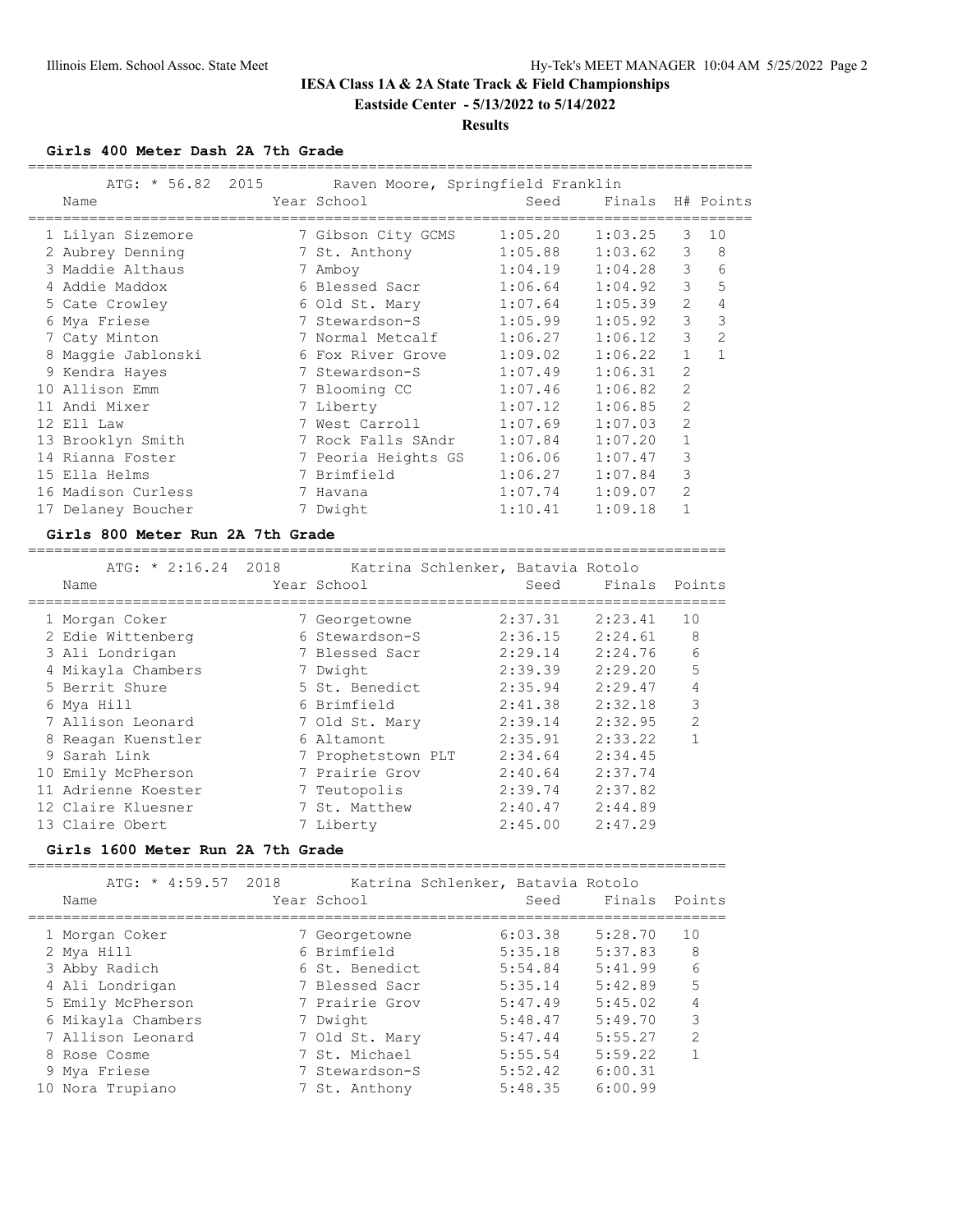#### **Results**

### **....Girls 1600 Meter Run 2A 7th Grade**

| 11 Sienna Bostedo   | 7 Stewardson-S | 5:55.09 | 6:03.83 |
|---------------------|----------------|---------|---------|
| 12 Rory Martin      | 7 Orion        | 6:26.32 | 6:04.33 |
| 13 Graysen Provance | 7 Seneca       | 5:53.08 | 6:06.87 |
| 14 Bethany Sennett  | 7 Princeville  | 5:53.51 | 6:09.66 |
| 15 Anja Nelson      | 7 Brimfield    | 5:53.49 | 6:13.96 |
| 16 Briella Neisen   | 7 Liberty      | 6:10.73 | 6:17.37 |

#### **Girls 100 Meter Hurdles 2A 7th Grade**

============================================================================

|   | ATG: * 14.57 2018    | Macee Rivers, Cahokia Wirth |       |          |                |
|---|----------------------|-----------------------------|-------|----------|----------------|
|   | Name                 | Year School                 | Seed  | Prelims  | H#             |
|   | Preliminaries        |                             |       |          |                |
|   | 1 Madeline Ehrenberg | 7 Plainfield St. Mary       | 17.55 | 16.900 2 |                |
|   | 2 Sophia White       | 6 Carthage                  | 17.64 | 17.590   | 1              |
|   | 3 Brynn Kendall      | 7 Normal Metcalf            | 18.04 | 17.88a   | -2             |
|   | 4 Ally Keilman       | 7 Indian Creek              | 17.99 | 18.04q   | -2             |
|   | 5 Hannah Downing     | 7 Sidell Salt Fork          | 17.91 | 18.08q   | -1             |
|   | 6 Kennedy Artman     | 7 Carthage                  | 18.34 | 18.16q   | -2             |
|   | 7 Jaysa Likes        | 7 Winchester                | 18.14 | 18.27q   | 1              |
| 8 | Katherine Anen       | 7 Prairie Cros              | 19.34 | 18.33q   | 1              |
|   | 9 Taylor Remole      | 7 Sidell Salt Fork          | 18.50 | 18.46    |                |
|   | 10 Aleah Gray        | 6 Bartonville Monroe        | 18.61 | 18.59    | $\overline{2}$ |
|   | 11 S'Mariah Clark    | 7 Decatur Dennis            | 18.93 | 18.70    | $\overline{2}$ |
|   | 12 Kayler Pritchard  | 7 Prophetstown PLT          | 19.37 | 18.85    | 1              |
|   | 13 Evy Smith         | 6 Havana                    | 18.24 | 18.99    | 1              |
|   | 14 Angela Panoff     | 7 Old St. Mary              | 18.54 | 19.04    | 1              |
|   | 15 Gentry Elson      | 7 Bismarck-Henning          | 18.44 | 19.52    | $\overline{2}$ |

#### **Girls 100 Meter Hurdles 2A 7th Grade**

 ATG: \* 14.57 2018 Macee Rivers, Cahokia Wirth Name Year School Prelims Finals Points ================================================================================ Finals

================================================================================

| 1 Madeline Ehrenberg | 7 Plainfield St. Mary | 16.90 | 17.51 | 10 |
|----------------------|-----------------------|-------|-------|----|
| 2 Katherine Anen     | 7 Prairie Cros        | 18.33 | 17.57 | 8  |
| 3 Sophia White       | 6 Carthage            | 17.59 | 17.61 | 6  |
| 4 Kennedy Artman     | 7 Carthage            | 18.16 | 17.74 | 5  |
| 5 Brynn Kendall      | 7 Normal Metcalf      | 17.88 | 17.94 | 4  |
| 6 Hannah Downing     | 7 Sidell Salt Fork    | 18.08 | 18.02 | 3  |
| 7 Ally Keilman       | 7 Indian Creek        | 18.04 | 18.05 | 2  |
| 8 Jaysa Likes        | 7 Winchester          | 18.27 | 18.61 |    |

#### **Girls 4x100 Meter Relay 2A 7th Grade**

=================================================================================== ATG: \* 50.12 2007 E. St. Louis Lincoln Floyd, Raymond, Watkins, Clemons School School Seed Finals H# Points =================================================================================== 1 Bloomington Corpus Christi 56.73<br>1) Reagan Power 6 2) Caroline Braucht 7 1) Reagan Power 6 3) Taylor Cook 7 4) Allison Emm 7 2 Amboy 55.84 55.32 2 8 1) Aubrey Wells 7 2) Maddie Althaus 7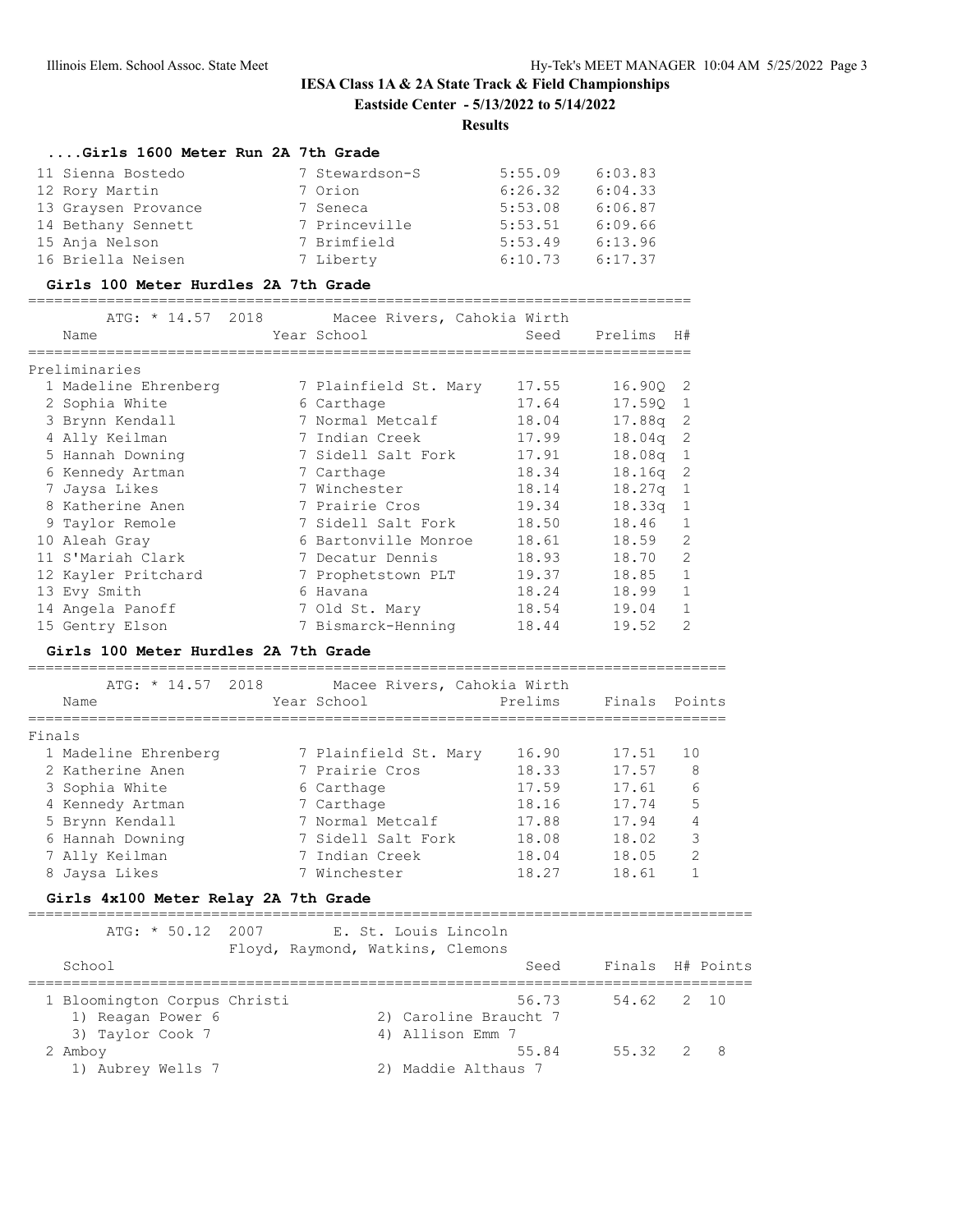# **IESA Class 1A & 2A State Track & Field Championships**

**Eastside Center - 5/13/2022 to 5/14/2022**

### **Results**

# **....Girls 4x100 Meter Relay 2A 7th Grade**

| 3) Lili Leffelman 7                   | 4) Alexa McKendry 7        |         |              |              |
|---------------------------------------|----------------------------|---------|--------------|--------------|
| 3 Carthage                            | 57.21                      | 55.94   | 2            | 6            |
| 1) Kennedy Artman 7                   | 2) Sophia White 6          |         |              |              |
| 3) Karsyn Bliss 6                     | 4) Alivia Frazier 7        |         |              |              |
| 4 Momence JHS                         | 56.14                      | 55.95   | 2            | 5            |
| 1) Jolie Varela 6                     | 2) Trinitee Thompson 7     |         |              |              |
| 3) Amya Johnson 6                     | 4) Jaliyah Wright 7        |         |              |              |
| 5 Findlay Okaw Valley                 | 57.06                      | 56.24   | 2            | 4            |
| 1) Kyah Calhoun 7                     | 2) Keely Collins 6         |         |              |              |
| 3) Erin Harris 7                      | 4) Gabby Totten 7          |         |              |              |
| 6 Orland Park St. Michael             | 57.74                      | 56.27   | 2            | 3            |
| 1) Rose Cosme 7                       | 2) Caroline Flynn 7        |         |              |              |
| 3) Ella O'Brochta 7                   | 4) Jenna McAdams 7         |         |              |              |
| 7 Forreston                           | 57.61                      | 56.50   | 2            | 2            |
| 1) Ryleigh Alexander 6                | 2) Breelyn Schneiderman 7  |         |              |              |
| 3) Hannah Vinnedge 6                  | 4) Chloe Pritchard 7       |         |              |              |
| 8 Waterman Indian Creek               | 59.76                      | 56.96   | $\mathbf{1}$ | $\mathbf{1}$ |
| 1) Emily White 7                      | 2) Ally Keilman 7          |         |              |              |
| 3) Makenzie Greer 7                   | 4) Riley Wilson 7          |         |              |              |
| 9 Toulon Stark County                 | 57.98                      | 56.96   | $\mathbf 1$  |              |
| 1) Kenna Sparks 7                     | 2) Abby Nagode 7           |         |              |              |
| 3) Anna Nagode 7                      | 4) Taylor Price 6          |         |              |              |
| 10 Brimfield                          | 57.14                      | 57.00   | 2            |              |
| 1) Ella Helms 7                       | 2) Layla Hersemann 7       |         |              |              |
| 3) Macie McKown 5                     | 4) Kendyl Binder 7         |         |              |              |
| 11 Brownstown                         | 58.77                      | 57.17   | $\mathbf 1$  |              |
| 1) Dayanna Haslett 7                  | 2) Danika Ramsey 7         |         |              |              |
| 3) Leslie Felmlee 7                   | 4) Chloe Counts-Austin 7   |         |              |              |
| 12 Bismarck-Henning                   | 58.14                      | 57.91   | 1            |              |
| 1) Gentry Elson 7                     | 2) Rylynn Penrod 7         |         |              |              |
| 3) Mallory Brines 7                   | 4) Kaitlyn Yount 7         |         |              |              |
| 13 Erie                               | 58.64                      | 57.98   | 1            |              |
| 1) Lexi Kapple 7                      | 2) Taylor Robshaw 7        |         |              |              |
| 3) Isabella Olvera 7                  | 4) Kelsi Packer 6          |         |              |              |
|                                       | 59.94                      | 59.12   | $\mathbf 1$  |              |
| 14 Bunker Hill Wolf Ridge             | 2) Andi Breitwiser 7       |         |              |              |
| 1) Peyton Jones 7<br>3) Lola Zimmer 6 |                            |         |              |              |
|                                       | 4) Layla Balai 7           |         | $\mathbf 1$  |              |
| 15 Rock Falls St. Andrew              | 58.58                      | 59.59   |              |              |
| 1) Blair Grennan 7                    | 2) Ella Ford 7             |         |              |              |
| 3) Anna Propheter 7                   | 4) Veronica Haley 6        |         |              |              |
| 16 Pingree Grove Cambridge Lakes      | 1:03.26                    | 1:00.02 | 1            |              |
| 1) Joanna Velazquez 7                 | 2) Elissa Hernandez 6      |         |              |              |
| 3) Gia DiGiacomo 7                    | 4) Chinaemelum Ukachukwu 7 |         |              |              |

### **Girls 4x200 Meter Relay 2A 7th Grade**

| $ATG: * 1:46.54 2008$                          | Gardner, Davis, Sykes, Howard | E. St. Louis Lincoln             |                          |     |
|------------------------------------------------|-------------------------------|----------------------------------|--------------------------|-----|
| School                                         |                               | Seed                             | Finals H# Points         |     |
| 1 Effingham St. Anthony<br>1) Aubrey Denning 7 |                               | 2) Emeline Wines 6               | $1:54.56$ $1:53.32$ 2 10 |     |
| 3) Addie Lauritzen 7                           |                               | 4) Reese Hoene 6                 |                          |     |
| 2 Rock Falls St. Andrew<br>1) Elaina Allen 7   |                               | 1:56.92<br>2) Paizlee Williams 6 | $1:54.86$ 2              | - 8 |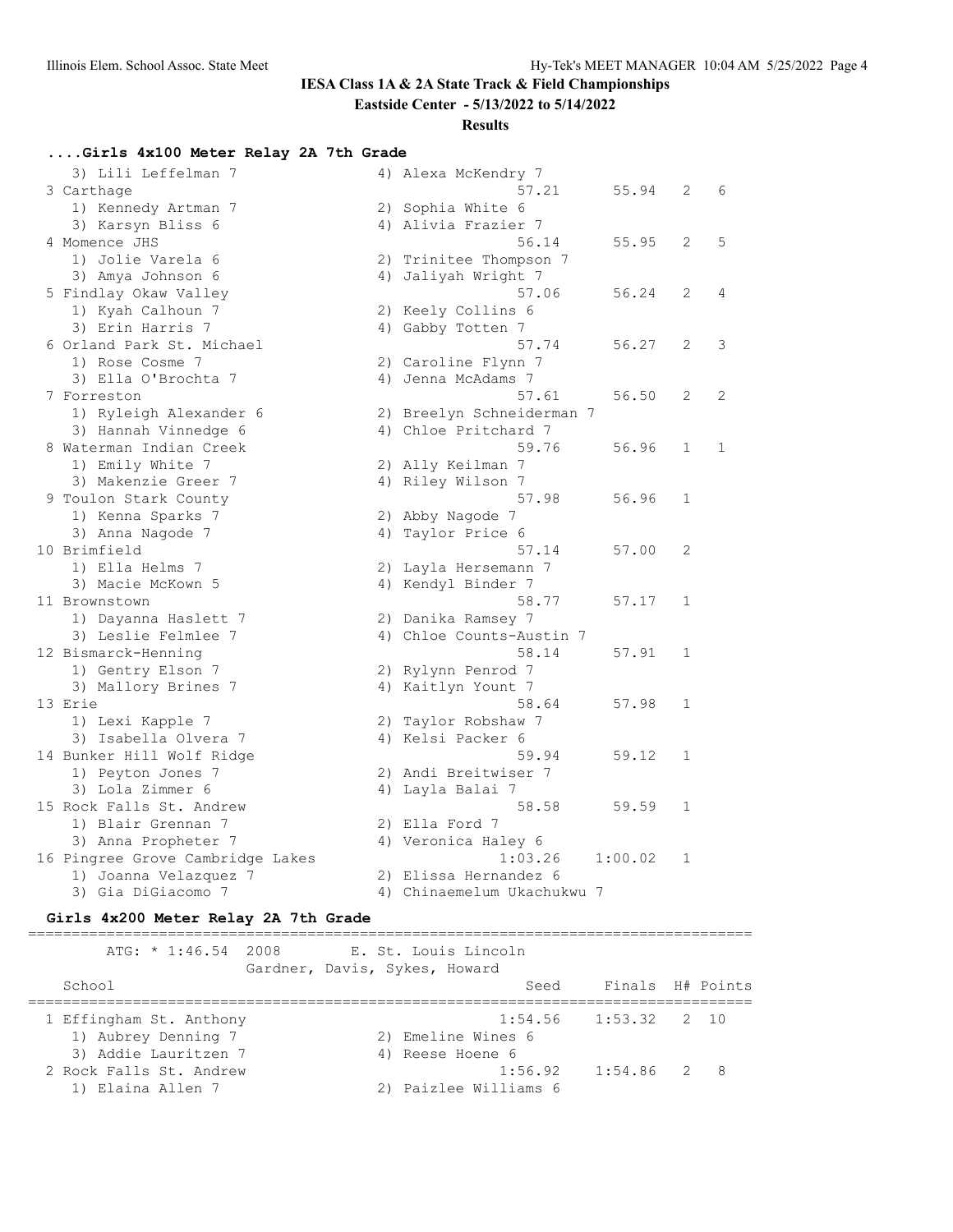# **IESA Class 1A & 2A State Track & Field Championships**

### **Eastside Center - 5/13/2022 to 5/14/2022**

### **Results**

# **....Girls 4x200 Meter Relay 2A 7th Grade**

| 3) Brooklyn Smith 7      | 4) Grace Ackert 7       |         |              |              |
|--------------------------|-------------------------|---------|--------------|--------------|
| 3 Normal Metcalf         | 1:59.36                 | 1:56.28 | 2            | 6            |
| 1) Nora Romine 7         | 2) Caty Minton 7        |         |              |              |
| 3) Sophia Willis 6       | 4) Addi Cortese 7       |         |              |              |
| 4 Chicago Old St. Mary's | 2:00.84                 | 1:57.82 | 2            | .5           |
| 1) Cate Crowley 6        | 2) Caitlyn Hernandez 7  |         |              |              |
| 3) Allison Leonard 7     | 4) Angela Panoff 7      |         |              |              |
| 5 Gibson City GCMS       | 2:01.61                 | 1:58.54 | 2            | 4            |
| 1) Kate McCall 7         | 2) Makayla Evans 6      |         |              |              |
| 3) Josie Kleist 7        | 4) Lilyan Sizemore 7    |         |              |              |
| 6 Mossville              | 2:00.91                 | 1:59.17 | 2            | 3            |
| 1) Cydney Collins 7      | 2) Alexandra Motteler 7 |         |              |              |
| 3) Tipper Maher 7        | 4) Kayton Miller 7      |         |              |              |
| 7 Altamont               | 2:01.66                 | 1:59.73 | 2            | 2            |
| 1) Kennedi Schultz 7     | 2) Reagan Kuenstler 6   |         |              |              |
| 3) Ella Nelson 7         | 4) Ada Roberts 6        |         |              |              |
| 8 Tremont                | 2:03.80                 | 2:00.70 | $\mathbf{1}$ | $\mathbf{1}$ |
| 1) Hayden Alwerdt 7      | 2) Chloe Burns 7        |         |              |              |
| 3) Kamdyn Molton 7       | 4) Kenley Molton 7      |         |              |              |
| 9 Prophetstown PLT       | 2:02.65                 | 2:01.77 | 2            |              |
| 1) Kayler Pritchard 7    | 2) Violet Anderson 6    |         |              |              |
| 3) Lauren Malone 6       | 4) Sarah Link 7         |         |              |              |
| 10 Fox River Grove       | 2:07.29                 | 2:03.86 | $\mathbf 1$  |              |
| 1) Kaitlyn Bartles 6     | 2) Maggie Jablonski 6   |         |              |              |
| 3) Ellie Gerstung 7      | 4) Brook Gerstung 7     |         |              |              |
| 11 Liberty               | 2:08.07                 | 2:04.77 | 1            |              |
| 1) Bryanna Troyer 7      | 2) Andi Mixer 7         |         |              |              |
| 3) Allison Field 7       | 4) Briella Neisen 7     |         |              |              |
| 12 Tuscola East Prairie  | 2:09.49                 | 2:07.27 | $\mathbf 1$  |              |
| 1) Tessa Brucker 7       | 2) Jayla Hoshstetler 7  |         |              |              |
| 3) Makayla Sexson 7      | 4) Addyson Revell 7     |         |              |              |
| 13 Havana                | 2:09.84                 | 2:07.31 | 1            |              |
| 1) Jenna Brooks 6        | 2) Maggie French 6      |         |              |              |
| 3) Madolyn Howerter 6    | 4) Evy Smith 6          |         |              |              |
| 14 Dwight                | 2:11.30                 | 2:08.23 | $\mathbf{1}$ |              |
| 1) Isabel Hakey 6        | 2) Kirsta Connnor 7     |         |              |              |
| 3) Chloe Leithliter 5    | 4) Delaney Boucher 7    |         |              |              |
|                          |                         |         |              |              |

### **Girls 4x400 Meter Relay 2A 7th Grade**

| $ATG: * 4:07.69 2004$    | Bloomington Jhs        |                          |               |            |
|--------------------------|------------------------|--------------------------|---------------|------------|
| School                   |                        | Finals H# Points<br>Seed |               |            |
| 1 Normal Metcalf         |                        | $4:37.81$ $4:28.87$      | $\mathcal{L}$ | 10         |
| 1) Brynn Kendall 7       | 2) Nora Romine 7       |                          |               |            |
| 3) Caty Minton 7         | 4) Addi Cortese 7      |                          |               |            |
| 2 Chicago Old St. Mary's | 4:36.54                | 4:34.26                  | 2             | 8          |
| 1) Cate Crowley 6        | 2) Malia Collins 7     |                          |               |            |
| 3) Allison Leonard 7     | 4) Caitlyn Hernandez 7 |                          |               |            |
| 3 Rock Falls St. Andrew  | 4:37.90                | 4:34.64                  | 2             | $\epsilon$ |
| 1) Elaina Allen 7        | 2) Brooklyn Smith 7    |                          |               |            |
| 3) Blair Grennan 7       | 4) Grace Ackert 7      |                          |               |            |
| 4 Stewardson-Strasburg   |                        | 4:35.99<br>4:41.47       | 2             | 5          |
| 1) Kendra Hayes 7        | 2) Sienna Bostedo 7    |                          |               |            |
| 3) Edie Wittenberg 6     | 4) Mya Friese 7        |                          |               |            |
|                          |                        |                          |               |            |

===================================================================================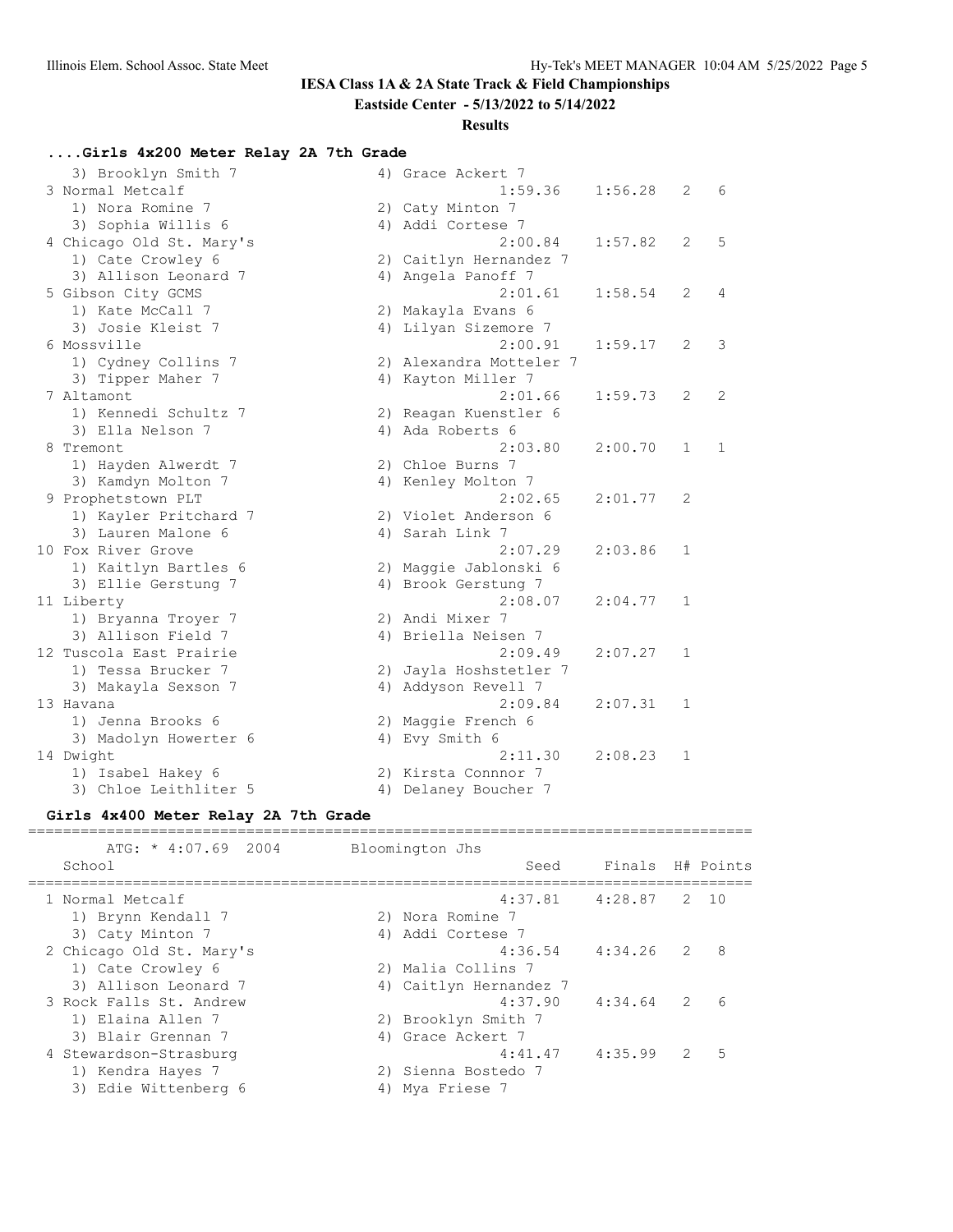# **IESA Class 1A & 2A State Track & Field Championships**

**Eastside Center - 5/13/2022 to 5/14/2022**

### **Results**

# **....Girls 4x400 Meter Relay 2A 7th Grade**

| 5 Orland Park St. Michael       | 4:44.34               | 4:37.14 | 2            | $\overline{4}$ |
|---------------------------------|-----------------------|---------|--------------|----------------|
| 1) Rose Cosme 7                 | 2) Caroline Flynn 7   |         |              |                |
| 3) Jenna McAdams 7              | 4) Ella O'Brochta 7   |         |              |                |
| 6 Carthage                      | 4:46.94               | 4:40.26 | $\mathbf{1}$ | 3              |
| 1) Ava Shutwell 7               | 2) Sophia White 6     |         |              |                |
| 3) Karsyn Bliss 6               | 4) Kennedy Artman 7   |         |              |                |
| 7 Marquette Heights Georgetowne | 4:50.01               | 4:41.36 | 1            | 2              |
| 1) Lena Rivas 6                 | 2) Aubrey Krus 7      |         |              |                |
| 3) Charlotte Bumbalough 7       | 4) Morgan Coker 7     |         |              |                |
| 8 Teutopolis                    | 4:45.46               | 4:45.79 | 2            | $\mathbf{1}$   |
| 1) Kera Hartke 7                | 2) Jersey Gaddis 7    |         |              |                |
| 3) Lanie Stanford 7             | 4) Adrienne Koester 7 |         |              |                |
| 9 Brimfield                     | 4:39.09               | 4:47.02 | 2            |                |
| 1) Ella Helms 7                 | 2) Mya Hill 6         |         |              |                |
| 3) Anja Nelson 7                | 4) Channing Quiram 6  |         |              |                |
| 10 Paris Crestwood              | 4:50.06               | 4:47.27 | 1            |                |
| 1) Landrie Stevens 7            | 2) Paedyn Keys 6      |         |              |                |
| 3) Jocelyn Miller 6             | 4) Eva Smith 7        |         |              |                |
| 11 Bloomington Corpus Christi   | 4:45.60               | 4:47.43 | $\mathbf{1}$ |                |
| 1) Taylor Cook 7                | 2) Caroline Braucht 7 |         |              |                |
| 3) Lauren Durako 6              | 4) Allison Emm 7      |         |              |                |
| 12 Dwight                       | 4:56.51               | 4:50.76 | 1            |                |
| 1) Delaney Boucher 7            | 2) Kirsta Connnor 7   |         |              |                |
| 3) Isabel Hakey 6               | 4) Mikayla Chambers 7 |         |              |                |
| 13 Havana                       | 4:51.84               | 4:51.23 | $\mathbf{1}$ |                |
| 1) Evy Smith 6                  | 2) Maggie French 6    |         |              |                |
| 3) Bella Young 6                | 4) Madison Curless 7  |         |              |                |
| 14 Crystal Lake Prairie Grove   | 4:54.07               | 4:51.37 | $\mathbf{1}$ |                |
| 1) Alana Pope 6                 | 2) Anna Mertel 6      |         |              |                |
| 3) Lyla Fuery 6                 | 4) Emily McPherson 7  |         |              |                |
| 15 Mossville                    | 4:39.02               | 4:56.49 | 2            |                |
| 1) Alexandra Motteler 7         | 2) Tipper Maher 7     |         |              |                |
| 3) Cydney Collins 7             | 4) Kayton Miller 7    |         |              |                |

#### **Girls High Jump 2A 7th Grade**

| ATG: * 5-07 2015<br>Name | Daelin Switzer, Decatur Our Lady of Lou<br>Year School | Seed        | Finals Points |    |
|--------------------------|--------------------------------------------------------|-------------|---------------|----|
| 1 Erin Harris            | 7 Findlay Okaw Valley                                  | $4 - 06.00$ | $5 - 00.00$   | 10 |
| 2 Gentry Elson           | 7 Bismarck-Henning                                     | $4 - 02.00$ | $4 - 08.00$   | 8  |
| 3 Hope Ingram            | 7 Brown County                                         | $4 - 07.00$ | $4 - 06.00$   | 6  |
| 4 Chloe Wilkin           | 6 Fulton River Bend                                    | $4 - 06.00$ | $4 - 06.00$   | 5  |
| 5 Kennedi Schultz        | 7 Altamont                                             | $4 - 06.00$ | $4 - 06.00$   | 3  |
| 5 Kenzie Kassing         | 7 Brown County                                         | $4 - 06.00$ | $4 - 06.00$   | 3  |
| 5 Payton Murphy          | 7 Hinckley-Big                                         | $4 - 06.00$ | $4 - 06.00$   | 3  |
| 8 Ella Ford              | 7 Rock Falls SAndr                                     | $4 - 07.00$ | $4 - 06.00$   |    |
| 9 Maggie French          | 6 Havana                                               | $4 - 04.00$ | $4 - 04.00$   |    |
| 10 Kenley Molton         | 7 Tremont                                              | $4 - 06.00$ | $4 - 02.00$   |    |
| -- Addison Donahue       | 6 Lexington                                            | $4 - 06.00$ | ΝH            |    |
| -- Kenna Sparks          | 7 Toulon Stark County                                  | $4 - 01.00$ | ΝH            |    |
| -- Evalice Callison      | 7 Villa Grove                                          | $4 - 06.00$ | NΗ            |    |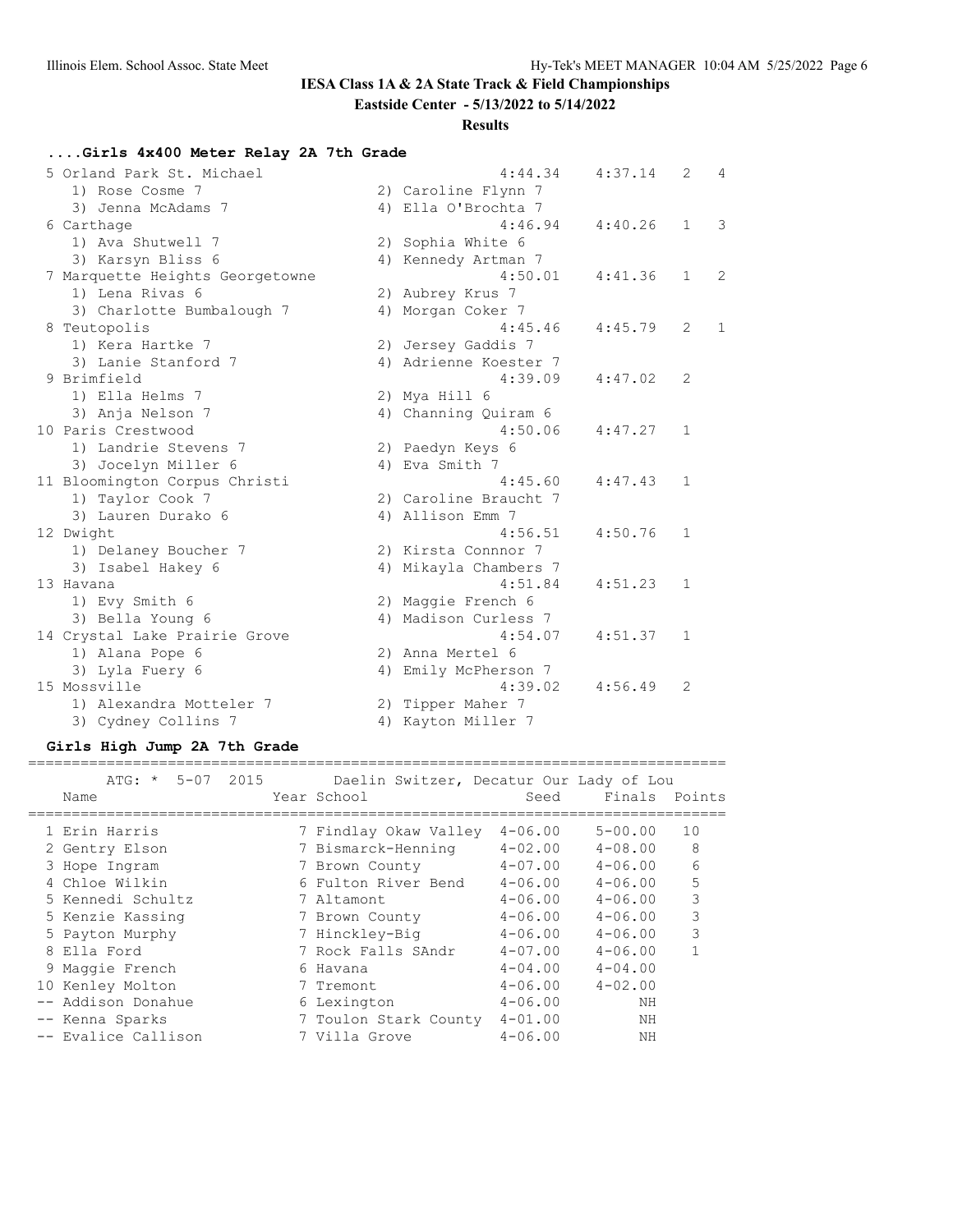# **Results**

#### **Girls Pole Vault 2A 7th Grade**

|   | $ATG: * 11-08$<br>Name | 2017 | Rhiannon Held, Mt. Zion<br>Year School | Seed        | Finals Points  |                |
|---|------------------------|------|----------------------------------------|-------------|----------------|----------------|
|   | 1 Nora Trupiano        |      | 7 St. Anthony                          | $7 - 00.00$ | 7-09.00        | 10             |
|   | 2 Annie Cutler         |      | 7 Altamont                             | $7 - 09.00$ | $7 - 09.00$    | 8              |
|   | 3 Eva Smith            |      | 7 Paris Crestwood                      | $7 - 00.00$ | $7 - 0.3$ , 00 | 6              |
|   | 4 Laila Hankins        |      | 7 Altamont                             | $6 - 06.00$ | $7 - 0.3$ , 00 |                |
|   | 5 Mia Skinner          |      | 6 Pawnee                               | $7 - 00.00$ | $7 - 0.3$ , 00 | 4              |
|   | 6 Caty Minton          |      | 7 Normal Metcalf                       | $7 - 00.00$ | $7 - 0.3$ , 00 | 3              |
|   | 7 Ella Kraft           |      | 7 Normal Metcalf                       | $6 - 06.00$ | $6 - 09.00$    | $\mathfrak{D}$ |
| 8 | Payton Booker          |      | 6 Findlay Okaw Valley                  | $5 - 09.00$ | $6 - 06.00$    |                |
|   | 9 Chloe Burns          |      | 7 Tremont                              | $6 - 06.00$ | $6 - 06.00$    |                |
|   | -- Emerson Fawcett     |      | Table Grove VIT                        | $6 - 06.00$ | NΗ             |                |

#### **Girls Long Jump 2A 7th Grade**

| ========================= |                                              | =============================== |               |                |
|---------------------------|----------------------------------------------|---------------------------------|---------------|----------------|
| ATG: * 18-10 1978<br>Name | Shirley Hayes, Joliet Hufford<br>Year School | Seed                            | Finals Points |                |
| 1 Gabby Totten            | 7 Findlay Okaw Valley 17-00.00               |                                 | $16 - 06.00$  | 10             |
| 2 Hannah Downing          |                                              |                                 |               | 8              |
| 3 Ada Roberts             | 6 Altamont                                   | $14 - 11.00$                    | $15 - 00.25$  | 6              |
| 4 Jaiden Miller           | 7 Arcola                                     | $14 - 07.25$                    | $14 - 10.50$  | 5              |
| 5 Sarah Link              | 7 Prophetstown PLT                           | 14-09.75                        | $14 - 10.50$  | 4              |
| 6 Acosia Morris           | 7 Peoria Christian                           | $14 - 07.00$                    | $14 - 08.75$  | 3              |
| 7 Addison Friedrich       | 7 Midwest Cent                               | $14 - 01.00$                    | $14 - 07.75$  | $\overline{c}$ |
| 8 Isabella Thurston       | 7 Normal Metcalf                             | $14 - 03.00$                    | $14 - 06.00$  | $\mathbf{1}$   |
| 9 Ava Petefish            | 7 Virginia                                   | $13 - 08.50$                    | $14 - 05.00$  |                |
| 10 Kamdyn Molton          | 7 Tremont                                    | $14 - 07.50$                    | $14 - 03.75$  |                |
| 11 Elise Pals             | 7 Teutopolis                                 | $14 - 01.00$                    | $13 - 11.50$  |                |
| 12 Delaney Cato           | 6 Seneca                                     | $14 - 03.00$                    | $13 - 11.25$  |                |
| 13 Leslie Felmlee         | 7 Brownstown                                 | $14 - 03.50$                    | $13 - 09.50$  |                |
| 14 Lexi Kapple            | 7 Erie                                       | $14 - 02.00$                    | $13 - 09.00$  |                |
| 15 Riley Wilson           | 7 Indian Creek                               | $14 - 02.50$                    | $13 - 08.25$  |                |
| 16 Payton Murphy          | 7 Hinckley-Big                               | $14 - 02.50$                    | $13 - 07.50$  |                |
| 17 Karsyn Bliss           | 6 Carthage                                   | $13 - 10.50$                    | $13 - 07.25$  |                |
| 18 Colby McCormick        | 7 Stewardson-S                               | $14 - 01.00$                    | $13 - 06.75$  |                |
| 19 Kelsi Packer           | 6 Erie                                       | $14 - 09.00$                    | $13 - 05.75$  |                |
| 20 Kayler Pritchard       | 7 Prophetstown PLT                           | $14 - 00.00$                    | $13 - 05.25$  |                |
| 21 Mallory Brines         | 7 Bismarck-Henning                           | $12 - 10.75$                    | $13 - 03.00$  |                |
| 22 Audrey Sepeczi         | 7 Fox River Grove                            | $12 - 03.75$                    | $13 - 00.50$  |                |
| 23 Blair Grennan          | 7 Rock Falls SAndr                           | $14 - 02.00$                    | $12 - 08.75$  |                |
| 24 Mya Friese             | 7 Stewardson-S                               | $14 - 04.50$                    | $12 - 07.25$  |                |
| 25 Baylee Martin          | 7 Villa Grove                                | $14 - 03.00$                    | $12 - 06.25$  |                |

#### **Girls Shot Put 2A 7th Grade**

================================================================================ ATG: \* 41-02 2014 Tayla Schwarz, Dixon Reagan

| ATG: ^ 4.L=UZ ZUI4 | Tayla Schwarz, Dixon Reagan |              |               |    |
|--------------------|-----------------------------|--------------|---------------|----|
| Name               | Year School                 | Seed         | Finals Points |    |
| 1 Sadie Sallee     | 6 Paris Crestwood           | $28 - 07.00$ | $29 - 11.50$  | 10 |
| 2 Miley Pierce     | 7 Sidell Salt Fork          | $27 - 00.00$ | $28 - 00.25$  | 8  |
| 3 Chidera Ajoku    | 7 Joliet Laraway            | $26 - 09.00$ | $27 - 05.50$  | 6  |
| 4 Skylar Green     | 7 Waverly                   | $25 - 05.00$ | $27 - 04.00$  | 5  |
| 5 Karlee Obert     | 7 Liberty                   | $26 - 06.50$ | $27 - 03.00$  | 4  |
|                    |                             |              |               |    |